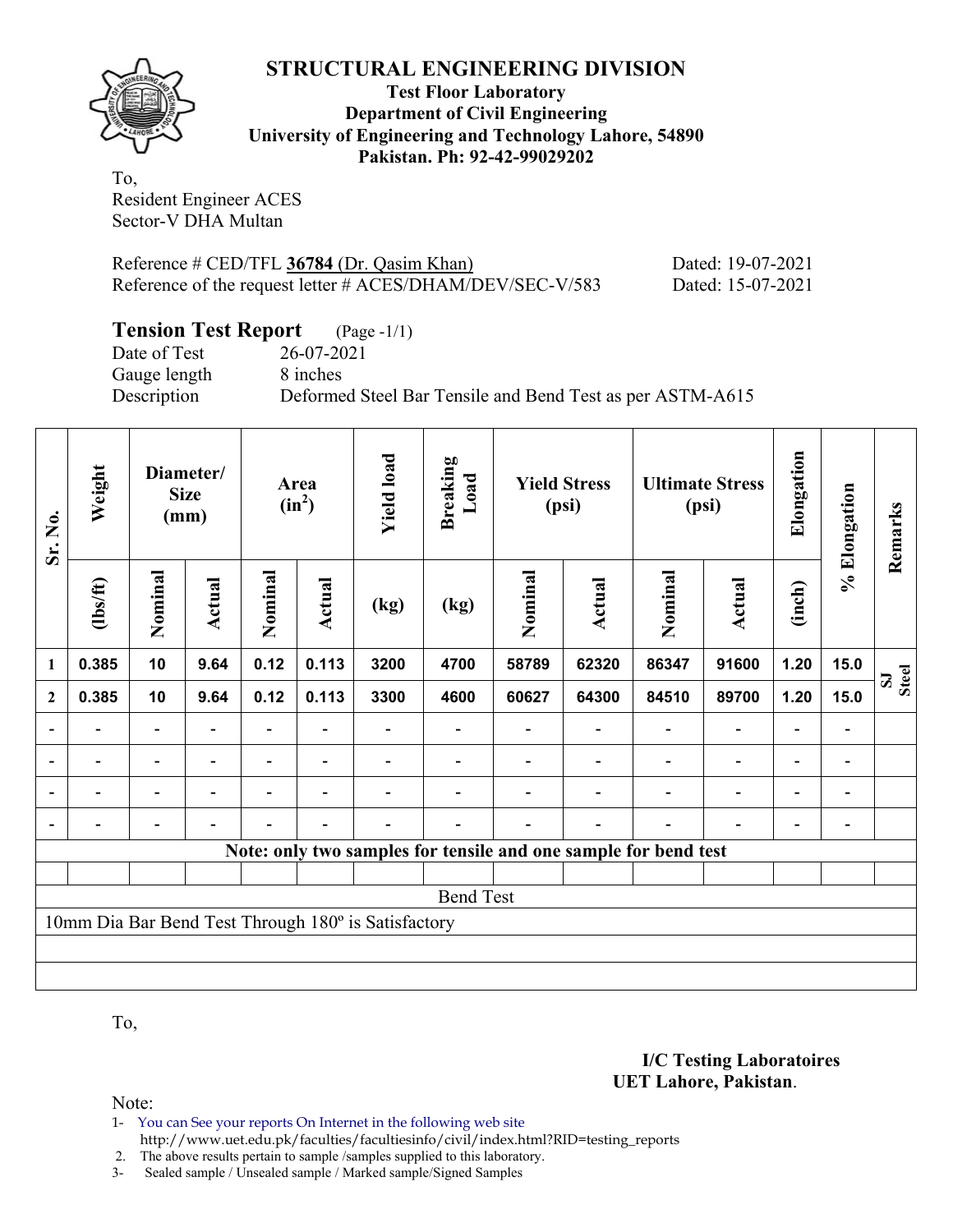

## **Test Floor Laboratory Department of Civil Engineering University of Engineering and Technology Lahore, 54890 Pakistan. Ph: 92-42-99029202**

Deputy Director National Highway Authority (Repair / Maintenance of Service Road and Side Drain in Lalamusa City at km 1395+600 to 1398+350 on GT Road, N-5)

| Reference $\#$ CED/TFL 36786 (Dr. Qasim Khan)                      | Dated: 23-07-2021 |
|--------------------------------------------------------------------|-------------------|
| Reference of the request letter # $Gen/DD(Maint)/WZD/NHA/2021/679$ | Dated: 16-07-2021 |

# **Tension Test Report** (Page -1/1)

Date of Test 26-07-2021 Gauge length 8 inches Description Deformed Steel Bar Tensile and Bend Test as per ASTM-A615

| Sr. No.        | Weight  | Diameter/<br><b>Size</b><br>(mm) |                          | Area<br>$(in^2)$ |                          | <b>Yield load</b>                                   | <b>Breaking</b><br>Load |         | <b>Yield Stress</b><br>(psi) |                                                                | <b>Ultimate Stress</b><br>(psi) | Elongation               | % Elongation                 | Remarks |
|----------------|---------|----------------------------------|--------------------------|------------------|--------------------------|-----------------------------------------------------|-------------------------|---------|------------------------------|----------------------------------------------------------------|---------------------------------|--------------------------|------------------------------|---------|
|                | $lbsft$ | Nominal                          | Actual                   | Nominal          | <b>Actual</b>            | (kg)                                                | (kg)                    | Nominal | Actual                       | Nominal                                                        | <b>Actual</b>                   | (inch)                   |                              |         |
| 1              | 0.375   | 10                               | 9.52                     | 0.12             | 0.110                    | 3100                                                | 4200                    | 56952   | 61950                        | 77161                                                          | 84000                           | 1.50                     | 18.8                         |         |
|                |         | $\overline{\phantom{0}}$         |                          | Ξ.               |                          |                                                     |                         |         |                              |                                                                | $\overline{\phantom{0}}$        | $\overline{\phantom{0}}$ |                              |         |
|                |         | -                                |                          |                  |                          |                                                     |                         |         |                              |                                                                | $\overline{\phantom{0}}$        | $\overline{\phantom{0}}$ |                              |         |
| $\overline{a}$ |         | $\overline{\phantom{0}}$         | $\overline{\phantom{0}}$ |                  | $\overline{\phantom{a}}$ |                                                     |                         |         |                              |                                                                | $\overline{\phantom{0}}$        | $\overline{\phantom{0}}$ | $\qquad \qquad \blacksquare$ |         |
|                |         | $\overline{\phantom{0}}$         |                          |                  | $\overline{\phantom{0}}$ |                                                     |                         |         |                              |                                                                | $\overline{\phantom{0}}$        | $\overline{\phantom{0}}$ |                              |         |
|                |         | $\overline{\phantom{0}}$         |                          |                  | $\overline{\phantom{0}}$ |                                                     |                         |         |                              |                                                                | $\overline{\phantom{0}}$        | $\overline{\phantom{0}}$ |                              |         |
|                |         |                                  |                          |                  |                          |                                                     |                         |         |                              | Note: only one sample for tensile and one sample for bend test |                                 |                          |                              |         |
|                |         |                                  |                          |                  |                          |                                                     |                         |         |                              |                                                                |                                 |                          |                              |         |
|                |         |                                  |                          |                  |                          |                                                     | <b>Bend Test</b>        |         |                              |                                                                |                                 |                          |                              |         |
|                |         |                                  |                          |                  |                          | 10mm Dia Bar Bend Test Through 180° is Satisfactory |                         |         |                              |                                                                |                                 |                          |                              |         |
|                |         |                                  |                          |                  |                          |                                                     |                         |         |                              |                                                                |                                 |                          |                              |         |
|                |         |                                  |                          |                  |                          |                                                     |                         |         |                              |                                                                |                                 |                          |                              |         |

**I/C Testing Laboratoires UET Lahore, Pakistan**.

Note:

- 1- You can See your reports On Internet in the following web site http://www.uet.edu.pk/faculties/facultiesinfo/civil/index.html?RID=testing\_reports
- 2. The above results pertain to sample /samples supplied to this laboratory.
- 3- Sealed sample / Unsealed sample / Marked sample/Signed Samples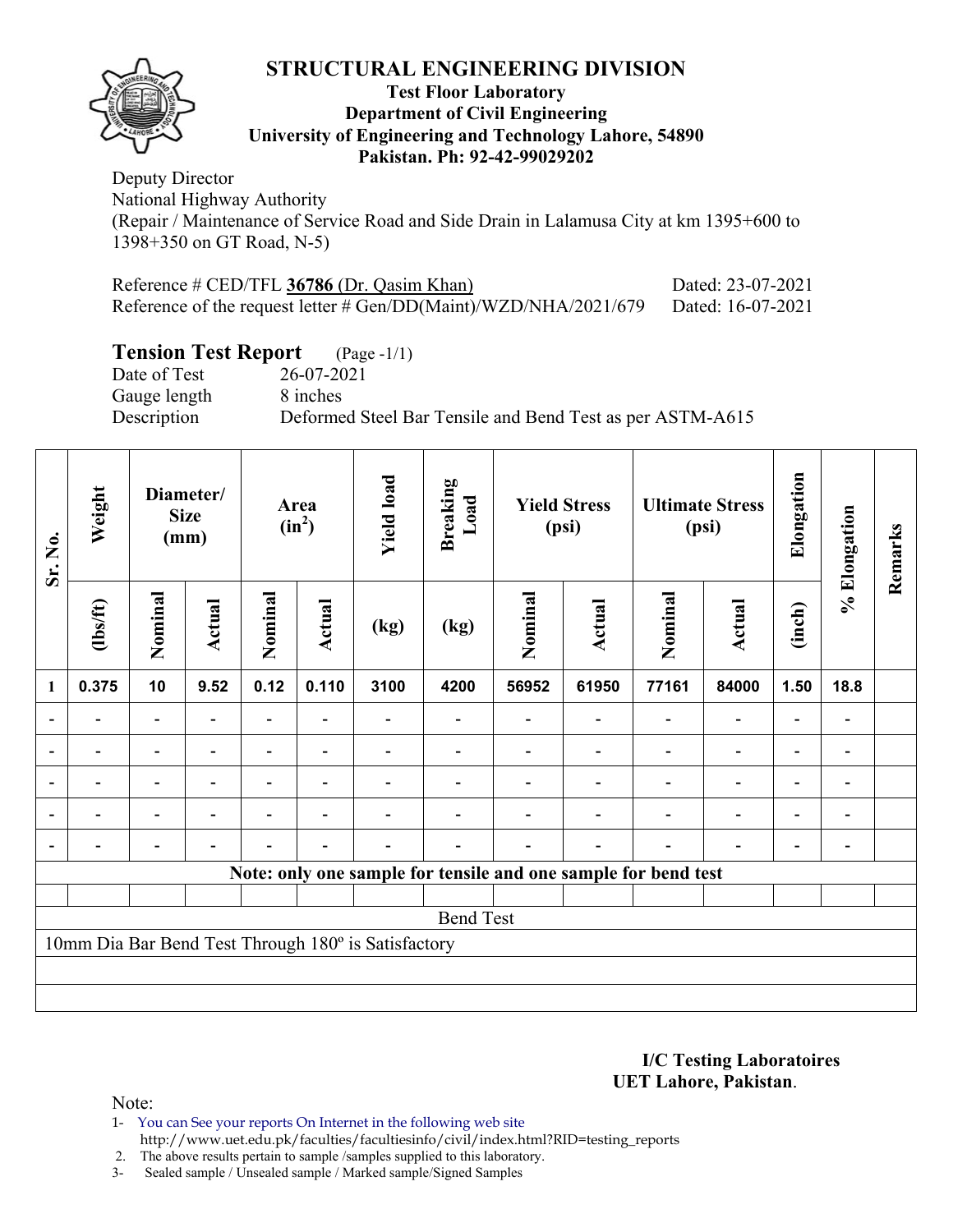

#### **Test Floor Laboratory Department of Civil Engineering University of Engineering and Technology Lahore, 54890 Pakistan. Ph: 92-42-99029202**

To, Project Manager Engineering Management & Construction Company LELCOLE School Johar Town Lahore

| Reference $\#$ CED/TFL 36788 (Dr. Asad Ali) | Dated: 26-07-2021 |
|---------------------------------------------|-------------------|
| Reference of the request letter $\#$ Nil    | Dated: 26-07-2021 |

# **Tension Test Report** (Page -1/1)<br>Date of Test 26-07-2021

Gauge length 8 inches

Date of Test 26-07-2021 Description Deformed Steel Bar Tensile and Bend Test as per ASTM-A615

| Sr. No.          | Weight                                        | Diameter/<br><b>Size</b> |                  | Area<br>$(in^2)$         |                          | <b>Yield load</b><br><b>Breaking</b><br>Load |                          | <b>Yield Stress</b><br>(psi)                                    |                          | <b>Ultimate Stress</b><br>(psi) |                          | Elongation               | % Elongation                 | Remarks |
|------------------|-----------------------------------------------|--------------------------|------------------|--------------------------|--------------------------|----------------------------------------------|--------------------------|-----------------------------------------------------------------|--------------------------|---------------------------------|--------------------------|--------------------------|------------------------------|---------|
|                  | $\frac{2}{10}$                                | Nominal<br>$(\#)$        | Actual<br>(inch) | Nominal                  | <b>Actual</b>            | (kg)                                         | (kg)                     | Nominal                                                         | Actual                   | Nominal                         | <b>Actual</b>            | (inch)                   |                              |         |
| $\mathbf{1}$     | 0.369                                         | $\overline{\mathbf{3}}$  | 0.372            | 0.11                     | 0.108                    | 3210                                         | 4760                     | 64400                                                           | 65230                    | 95400                           | 96800                    | 1.10                     | 13.8                         |         |
| $\boldsymbol{2}$ | 0.370                                         | $\mathbf{3}$             | 0.372            | 0.11                     | 0.109                    | 3330                                         | 4660                     | 66800                                                           | 67440                    | 93400                           | 94400                    | 1.40                     | 17.5                         |         |
| $\blacksquare$   | $\overline{\phantom{a}}$                      | Ξ.                       | ۰                | $\overline{\phantom{a}}$ | $\overline{\phantom{a}}$ |                                              | $\overline{\phantom{a}}$ | $\overline{\phantom{a}}$                                        | $\overline{\phantom{a}}$ | $\overline{\phantom{a}}$        | $\overline{\phantom{a}}$ | $\overline{\phantom{a}}$ | $\overline{\phantom{a}}$     |         |
| $\blacksquare$   | $\overline{\phantom{a}}$                      | Ξ.                       | Ξ.               | $\overline{\phantom{a}}$ | $\overline{\phantom{a}}$ |                                              | $\blacksquare$           | $\overline{\phantom{0}}$                                        | $\blacksquare$           | $\overline{a}$                  | $\blacksquare$           | $\overline{\phantom{a}}$ | $\qquad \qquad \blacksquare$ |         |
|                  |                                               |                          | $\blacksquare$   |                          |                          |                                              |                          |                                                                 | $\overline{\phantom{0}}$ | $\blacksquare$                  | $\blacksquare$           | $\blacksquare$           | $\overline{\phantom{0}}$     |         |
|                  |                                               |                          |                  |                          |                          |                                              |                          |                                                                 |                          |                                 |                          |                          |                              |         |
|                  |                                               |                          |                  |                          |                          |                                              |                          | Note: only two samples for tensile and one sample for bend test |                          |                                 |                          |                          |                              |         |
|                  |                                               |                          |                  |                          |                          |                                              |                          |                                                                 |                          |                                 |                          |                          |                              |         |
|                  |                                               |                          |                  |                          |                          |                                              | <b>Bend Test</b>         |                                                                 |                          |                                 |                          |                          |                              |         |
|                  | #3 Bar Bend Test Through 180° is Satisfactory |                          |                  |                          |                          |                                              |                          |                                                                 |                          |                                 |                          |                          |                              |         |
|                  |                                               |                          |                  |                          |                          |                                              |                          |                                                                 |                          |                                 |                          |                          |                              |         |
|                  |                                               |                          |                  |                          |                          |                                              |                          |                                                                 |                          |                                 |                          |                          |                              |         |

**I/C Testing Laboratoires UET Lahore, Pakistan**.

Note:

1- You can See your reports On Internet in the following web site http://www.uet.edu.pk/faculties/facultiesinfo/civil/index.html?RID=testing\_reports

2. The above results pertain to sample /samples supplied to this laboratory.

3- Sealed sample / Unsealed sample / Marked sample/Signed Samples